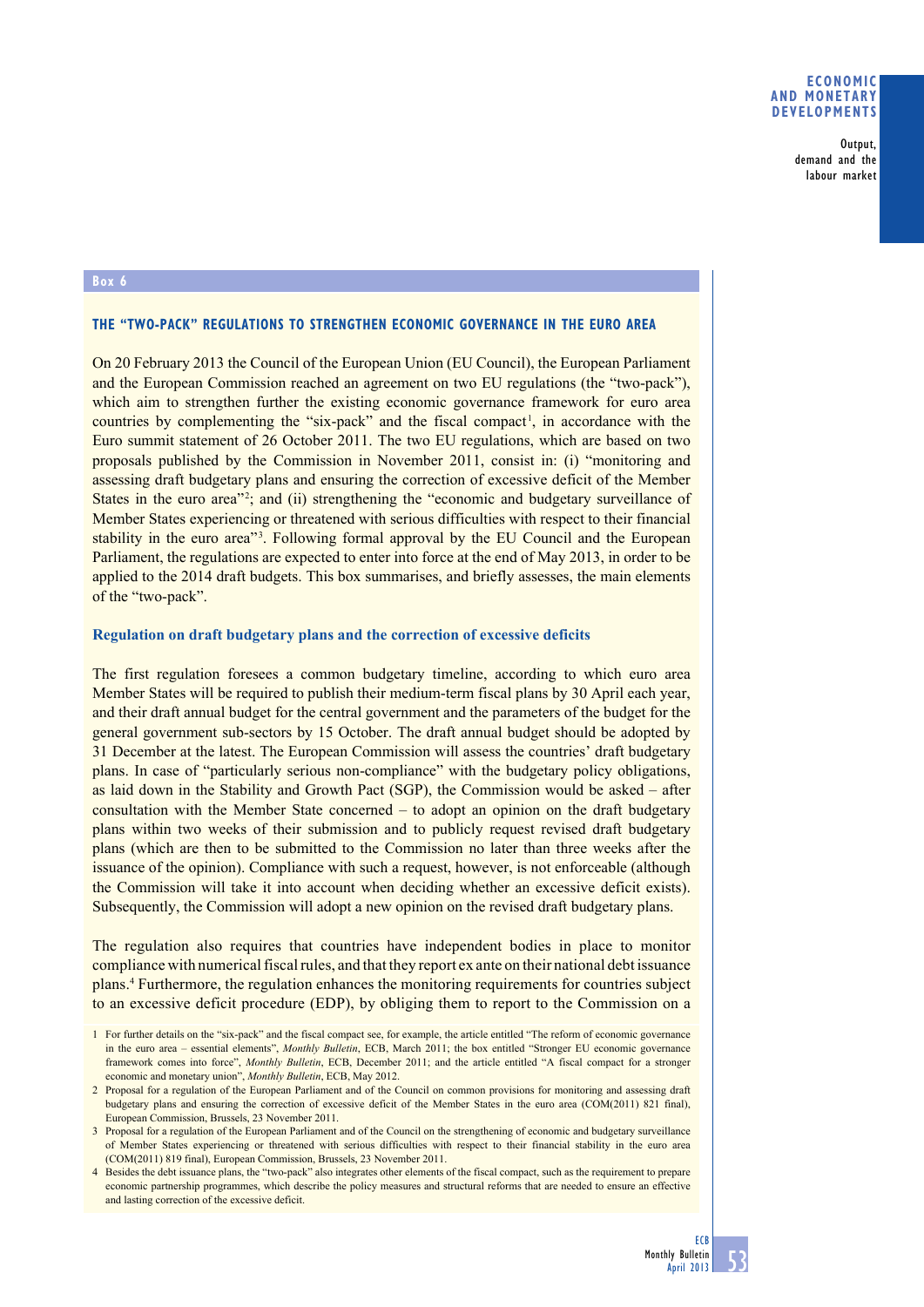six-monthly basis on their in-year budgetary execution, the budgetary impact of discretionary measures and the government's expenditure and revenue targets. This should help to prevent, or correct in the early stages, any non-compliance with the deadline for correcting an excessive deficit. The Commission can also request that a Member State carry out a comprehensive independent audit of the general government accounts. In case of a risk of non-compliance with the deadline for correcting an excessive deficit, the Commission can publicly recommend that the Member State concerned fully implement the measures provided for in the initial country-specific EU Council recommendation, and that it adopt other measures within a time frame consistent with the EDP deadline.

## **Regulation on the enhanced surveillance of countries under financial stress**

Under the second regulation, the European Commission may publicly decide to subject a euro area Member State to enhanced surveillance, if the country is experiencing or is threatened with serious difficulties with respect to its financial stability which are likely to have adverse spillover effects on other countries in the euro area. Furthermore, when a Member State receives financial assistance on a precautionary basis, for instance from the European Financial Stability Facility/European Stability Mechanism or the IMF, the Commission must subject that Member State to enhanced surveillance. In such cases, the country concerned must adopt measures in consultation with the Commission (in liaison with, inter alia, the ECB and, where appropriate, the IMF), aimed at addressing the (potential) sources of difficulty. It must also provide information as to the resilience of its financial system (including the results of stress tests) to the respective European authorities. The Commission, in liaison with the ECB and, where appropriate, the IMF, must then conduct regular review missions to ascertain the progress made in implementing the agreed measures. When the Commission concludes that further measures are needed and that the financial and economic situation indeed has significant adverse effects on the financial stability of the euro area or of its Member States, the EU Council may recommend that the country concerned adopt precautionary corrective measures or prepare a macroeconomic adjustment programme. The latter should include annual budgetary targets (replacing EDP targets) and should be based on an assessment of government debt sustainability. For the duration of the macroeconomic adjustment programme, the country concerned is not subject to a macroeconomic imbalance procedure. Compliance with the programme is monitored by the Commission, in liaison with the ECB and, where appropriate, the IMF. A country will remain under post-programme surveillance until a minimum of 75% of the financial assistance received has been repaid.

#### **Assessment**

The "two-pack" is a welcome addition to the reinforced EU economic governance framework for euro area Member States and a further step towards a genuine economic union, as outlined in the "Four Presidents' Report"<sup>5</sup> on the future of EMU. It is expected to help prevent the build-up of significant fiscal and economic imbalances, ensuring their early correction and maintaining confidence of the financial markets. The success of the "two-pack", however, will depend very much on the extent to which the Commission makes use of its new powers. In particular, it remains to be seen how strictly the Commission will interpret "particularly serious non-compliance"

<sup>5</sup> Van Rompuy, Herman, *Towards a genuine Economic and Monetary Union*, European Council, Brussels, 5 December 2012. (Written in close collaboration with José Manuel Barroso, President of the European Commission; Jean-Claude Juncker, President of the Eurogroup; and Mario Draghi, President of the ECB.)